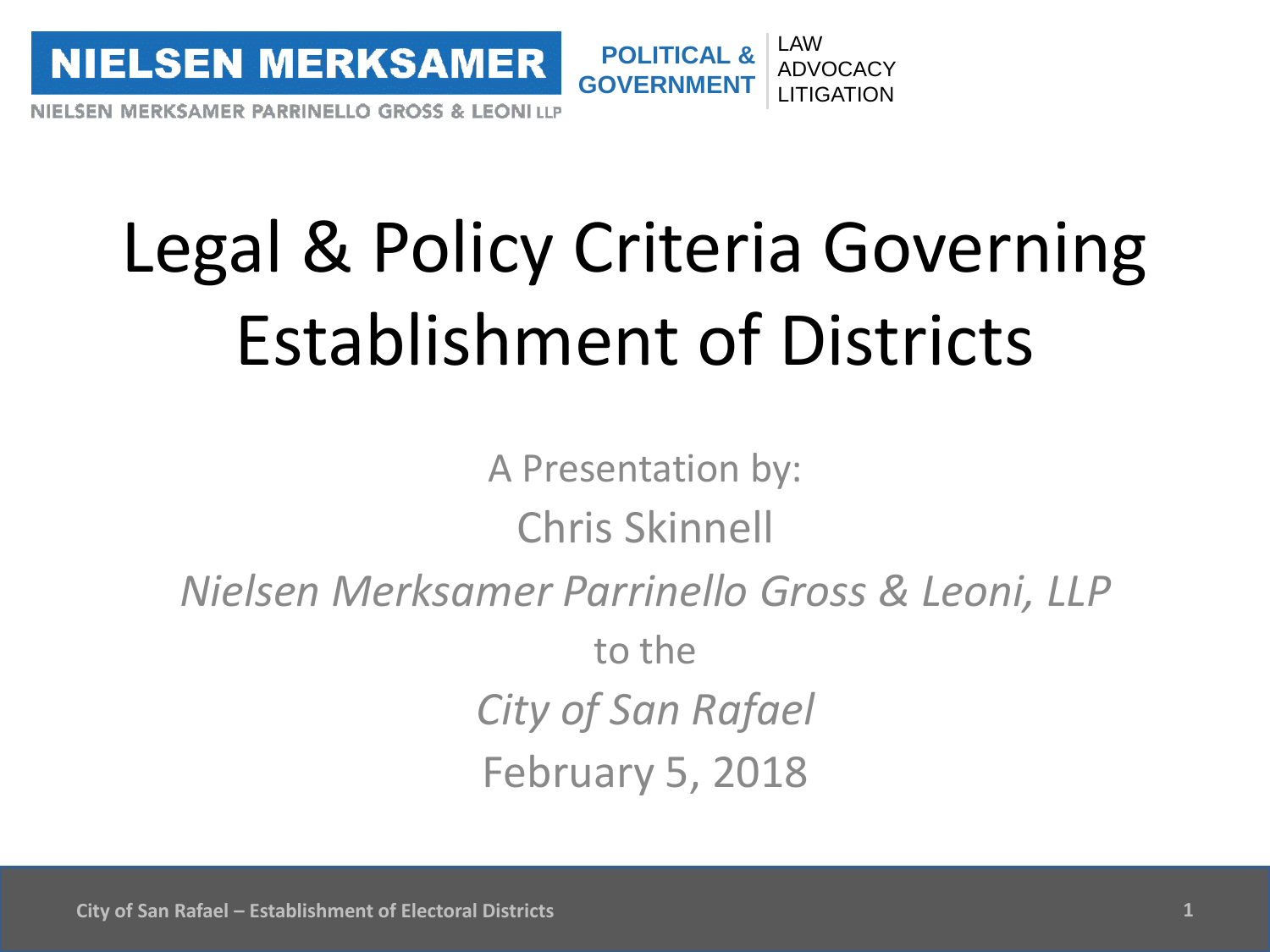

#### **POLITICAL & GOVERNMENT** LAW ADVOCACY LITIGATION

NIELSEN MERKSAMER PARRINELLO GROSS & LEONI LLP

# Process for Changing Electoral System to Adopt District Elections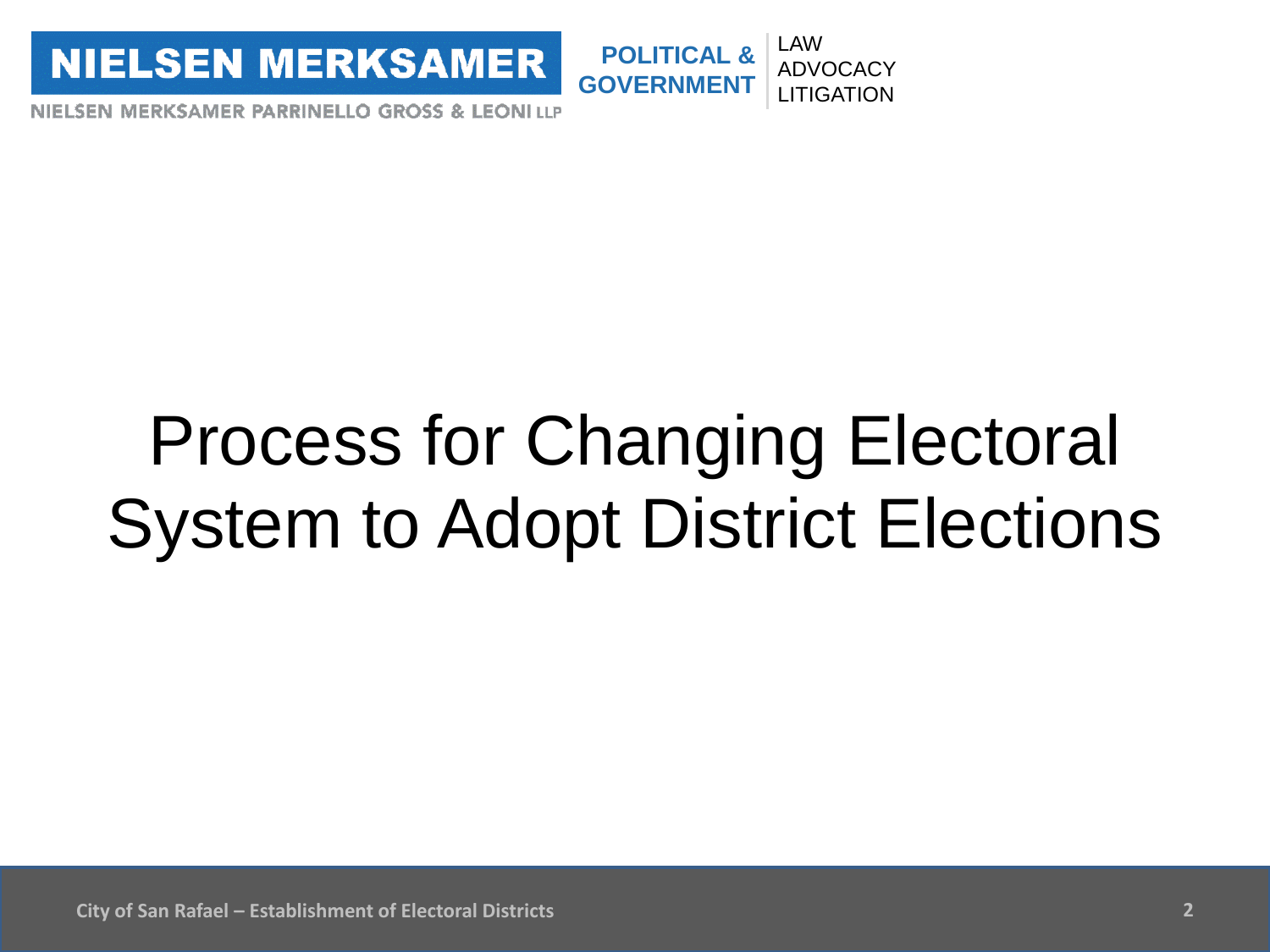

# California Elec. Code § 10010

- Resolution of Intention adopted: January 16, 2018
- The Elections Code requires that at least five public hearings be held during within 90 days of that resolution:
	- Two initial hearings, no more than 30 days apart, to receive public input. These hearings must take place before any draft maps are drawn. **Presently scheduled for February 5 and 20, 2018**
		- Proposed maps made public. **Presently scheduled for February 26, 2018**
	- Two additional informational hearings to receive public input on proposed maps. Must take place within a period of 45 days, and cannot commence until draft maps have been published for at least seven days. **Presently scheduled for March 5 and 19, 2018**
	- A final hearing, after which the jurisdiction can vote to adopt a map. **Presently scheduled for April 16, 2018**
		- If a map is revised at or following a hearing, it shall be published and made available to the public for at least seven days before being adopted.
	- $90<sup>th</sup>$  Day is April 16, 2018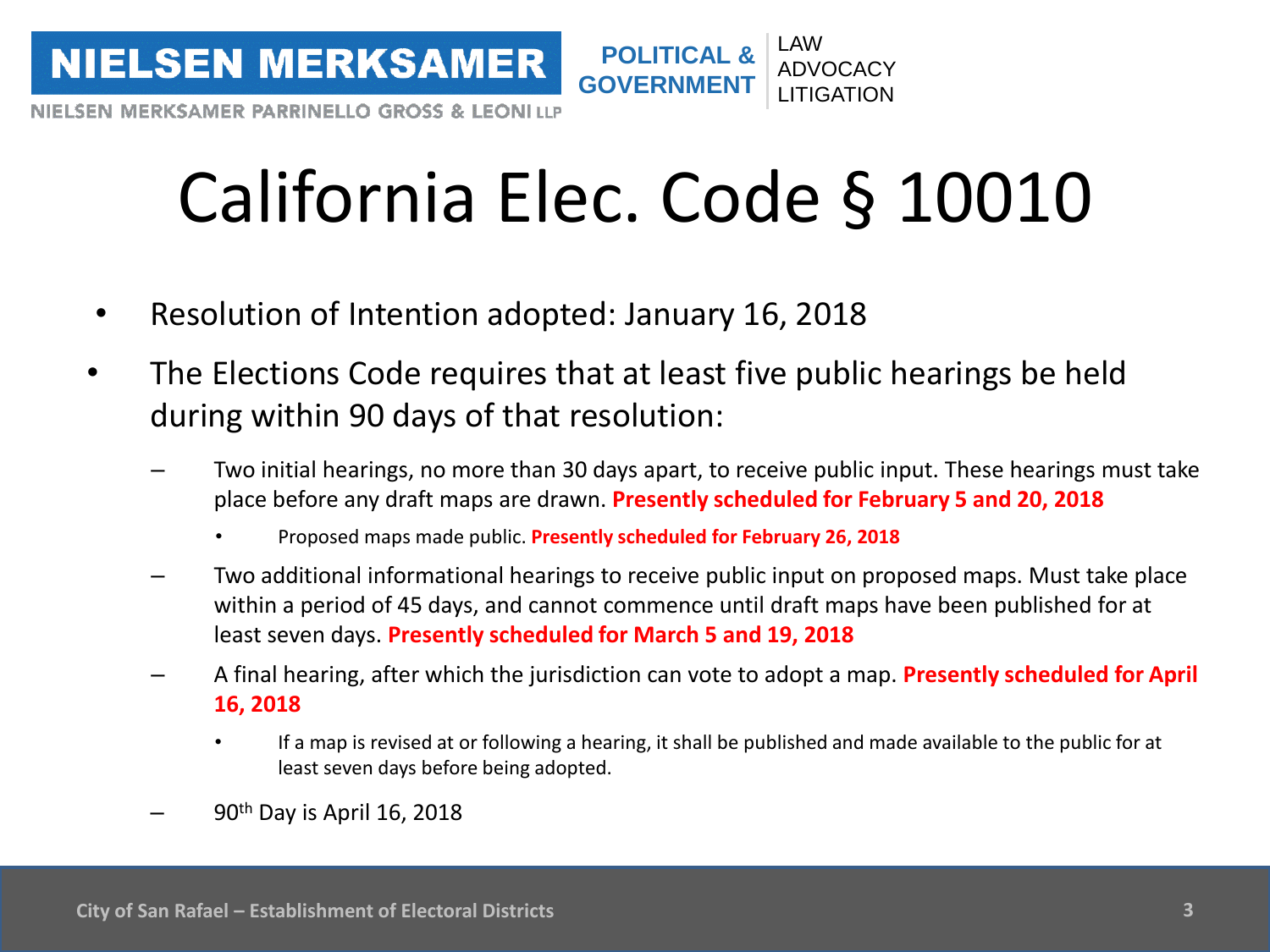**NIELSEN MERKSAMER** 



NIELSEN MERKSAMER PARRINELLO GROSS & LEONI LLP

### Process: Adopted Timeline

| <b>Activity</b>                                                                                        | <b>Timing</b>         |
|--------------------------------------------------------------------------------------------------------|-----------------------|
| First Public Hearing on Composition of Districts – no maps                                             | February 5, 2018      |
| Second Public Hearing on Composition of Districts – no maps ( $w/i$ 30 days of first)                  | February 20, 2018     |
| Draft Maps and Election Rotation Published (at least 7 days prior to next round of<br>public hearings) | February 26, 2018     |
| First Public Hearing on Proposed Maps & Election Sequence                                              | March 5, 2018         |
| Second Public Hearing on Proposed Maps (w/i 45 days of first)                                          | March 19, 2018        |
| Final Public Hearing and Consideration of Ordinance to Adopt Map                                       | April 16, 2018        |
| End of 90-day Litigation Hold                                                                          | April 16, 2018        |
| Implement Adopted Districts                                                                            | November 2020         |
| Redistricting (per California Elections Code § 21620)                                                  | March – November 2021 |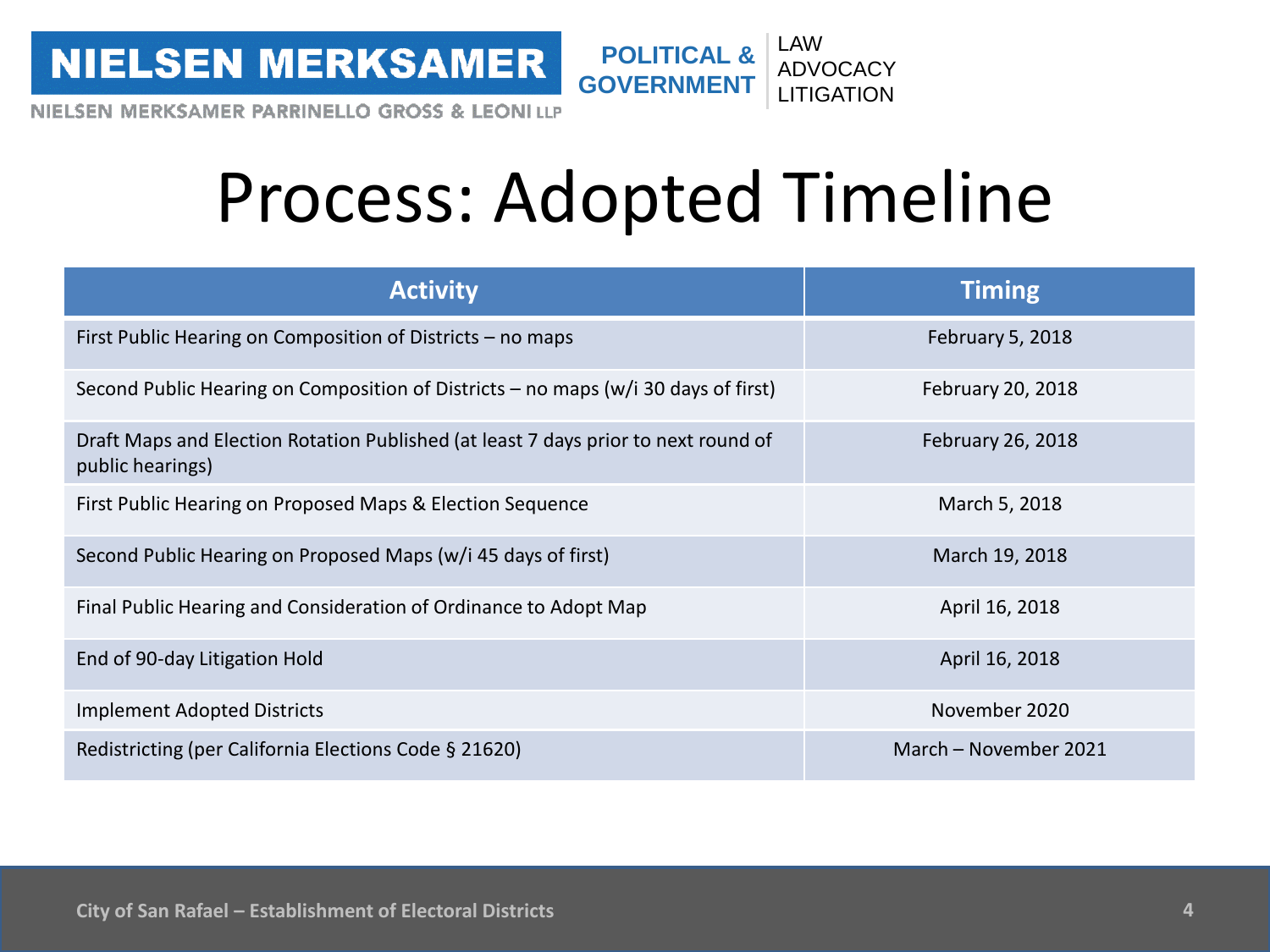

# Process: Election Rotation

- To be proposed in connection with maps and set by final ordinance.
- Rotates in over two election cycles.
- No councilmember's term cut short (*see* Elec. Code § 22000(e)), but
- When his or her term ends, an incumbent can only run from the new district in which he or she resides, assuming it is up for election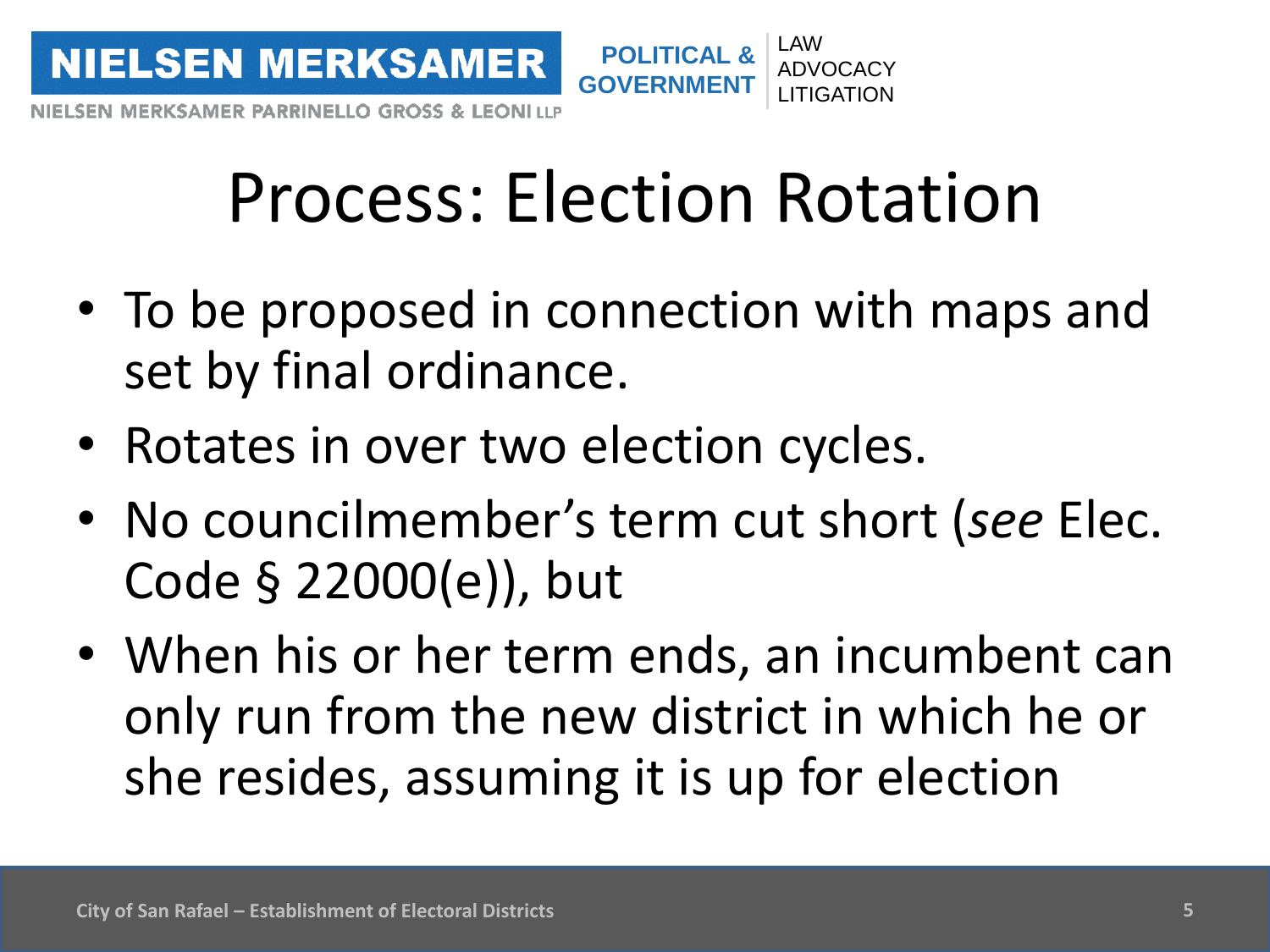**NIELSEN MERKSAMER** 



NIELSEN MERKSAMER PARRINELLO GROSS & LEONI LLP

# Legal Considerations Governing Districting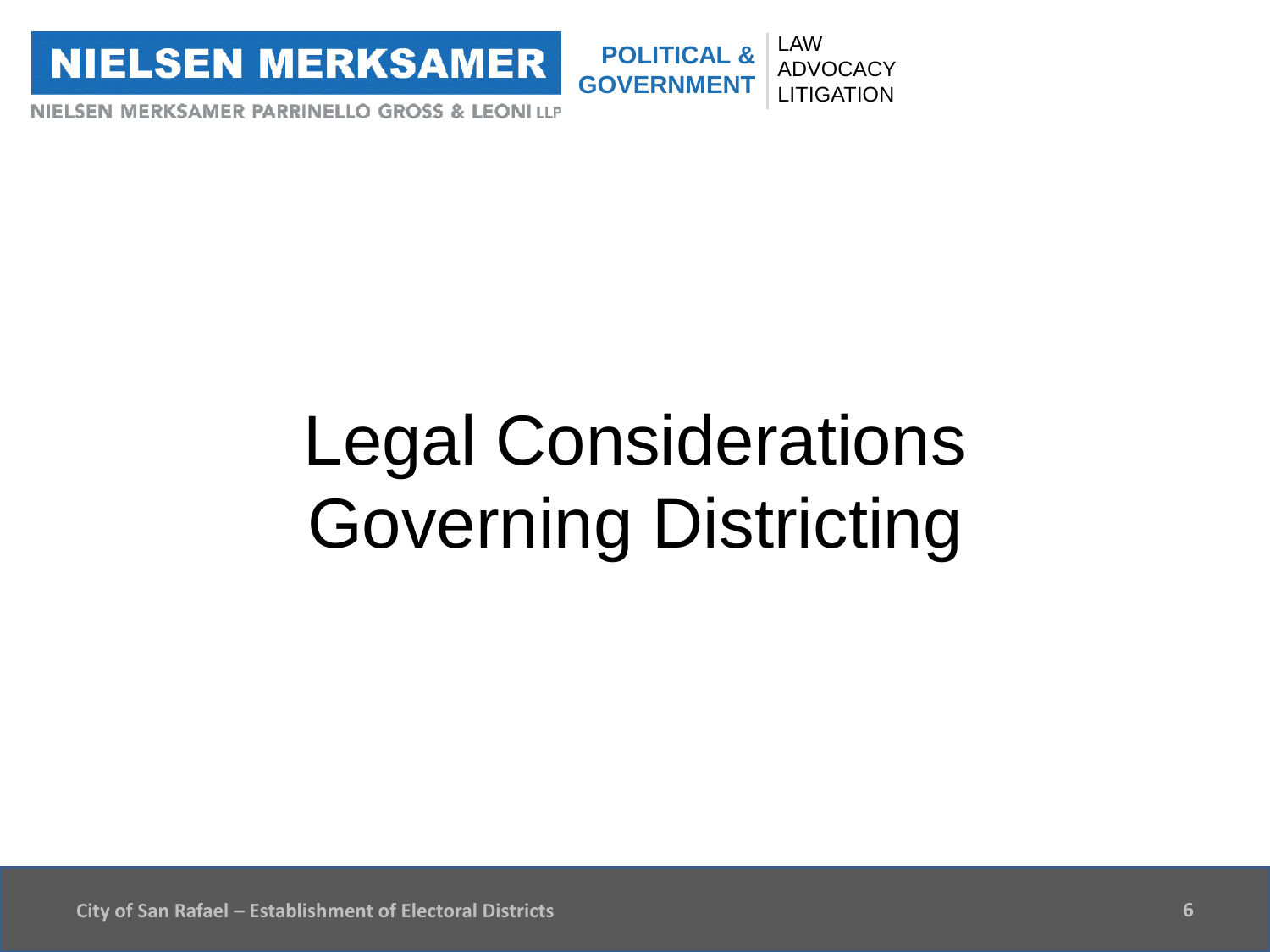

LAW

**MERKSAMER PARRINELLO GROSS & LEONI LLP** 

#### Drawing the Lines—Legal Considerations: Population Equality

- Overriding criterion is total population equality (*see Reynolds v. Sims*, 377 U.S. 533 (1964); Elec. Code § 22000).
- Unlike congressional districts, local electoral districts do not require perfect equality—some deviation acceptable to serve valid governmental interests.
- Total deviation less than 10% presumptively constitutional. (Caution: the presumption *can* be overcome!)
	- Total San Rafael Population (2010 Census): 57,713
	- Ideal Population: 14,429
- Redistricting in 2021.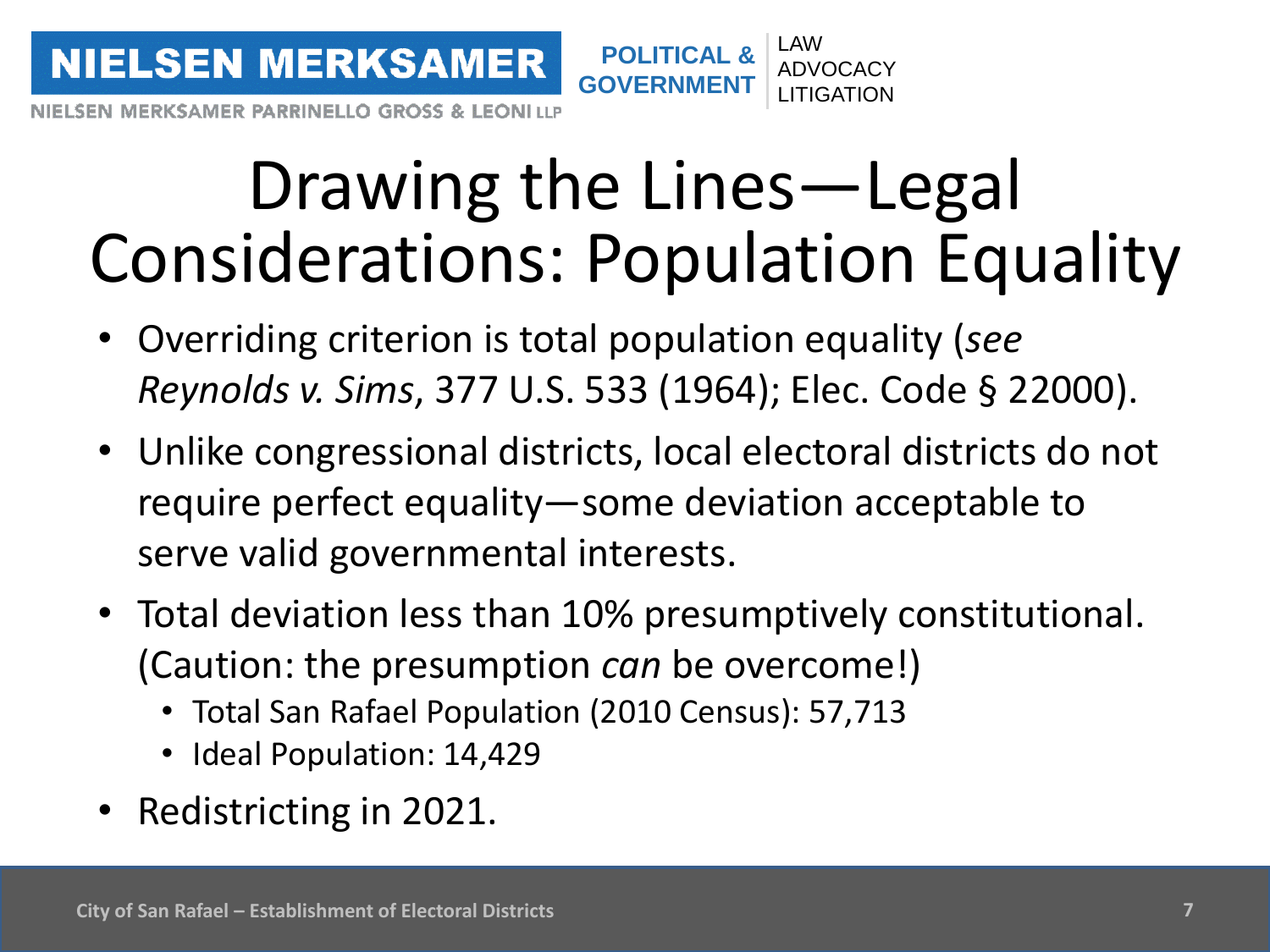

#### Drawing the Lines—Legal Considerations: Federal VRA

- Section 2 of the federal Voting Rights Act prohibits electoral systems (including district plans), which dilute racial and language minority voting rights by denying them an equal opportunity to nominate and elect candidates of their choice.
- "Language minorities" are specifically defined in federal law: to mean persons of American Indian, Asian American, Alaskan Natives or Spanish heritage. CVRA expressly adopts the definition of "language minority."
- Creation of minority districts required only if the minority group can form the majority in a single member district that otherwise complies with the law. *Bartlett v. Strickland*, 556 U.S. 1 (2009).
- California Voting Rights Act is silent with respect to the shape of electoral districts, so long as they are used.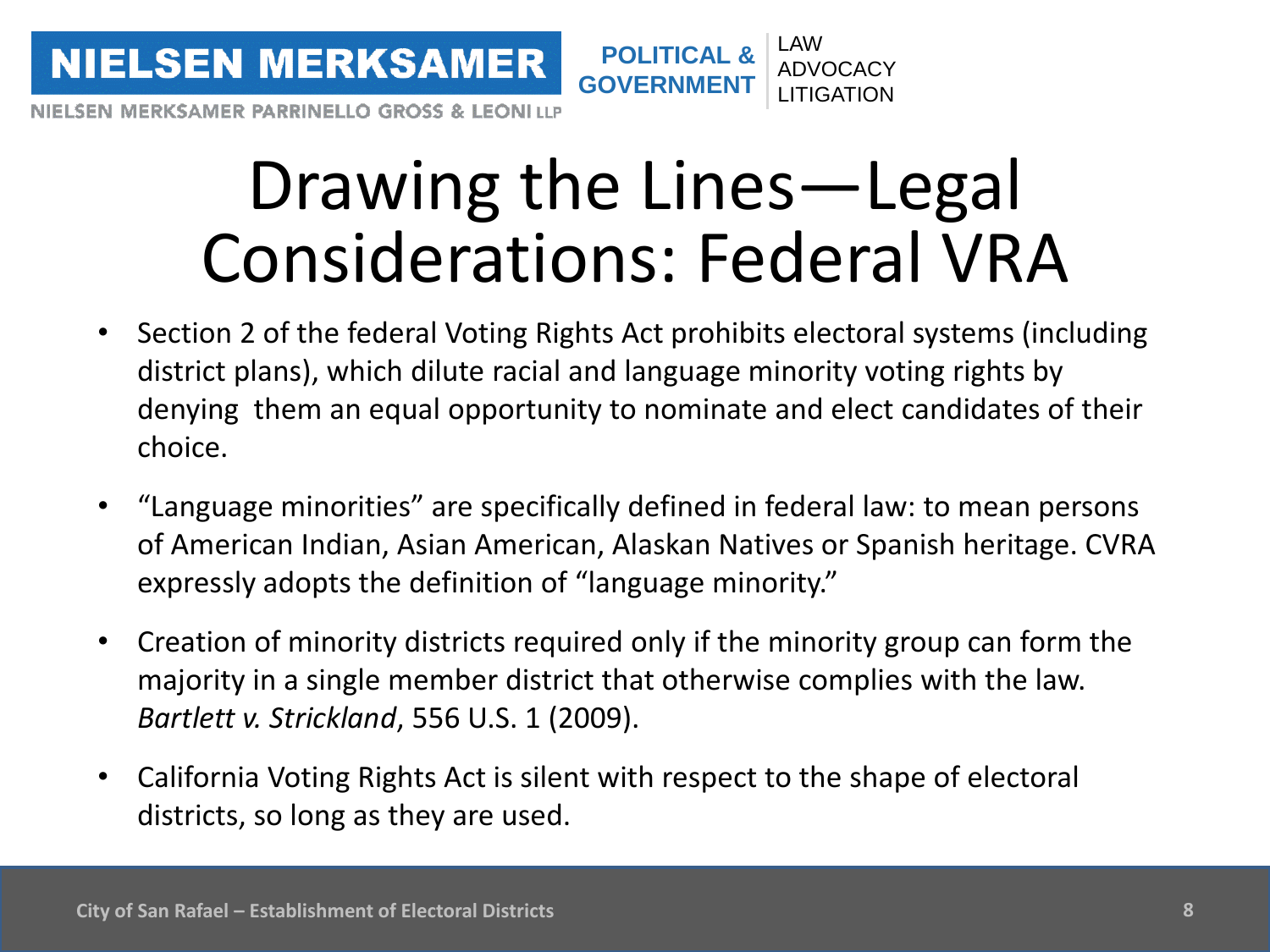

# Voting Rights Act: Cracking

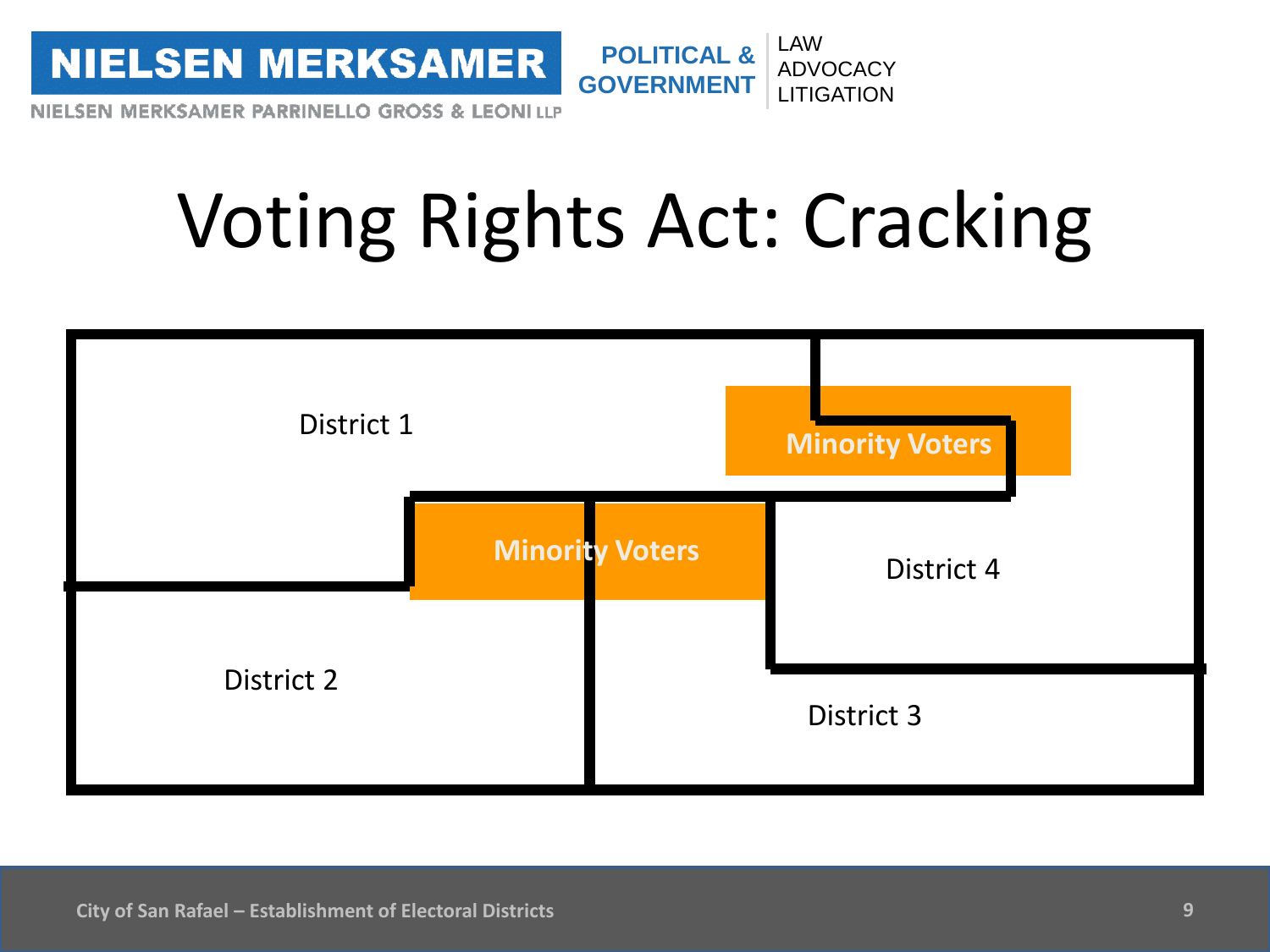

# Voting Rights Act: Packing

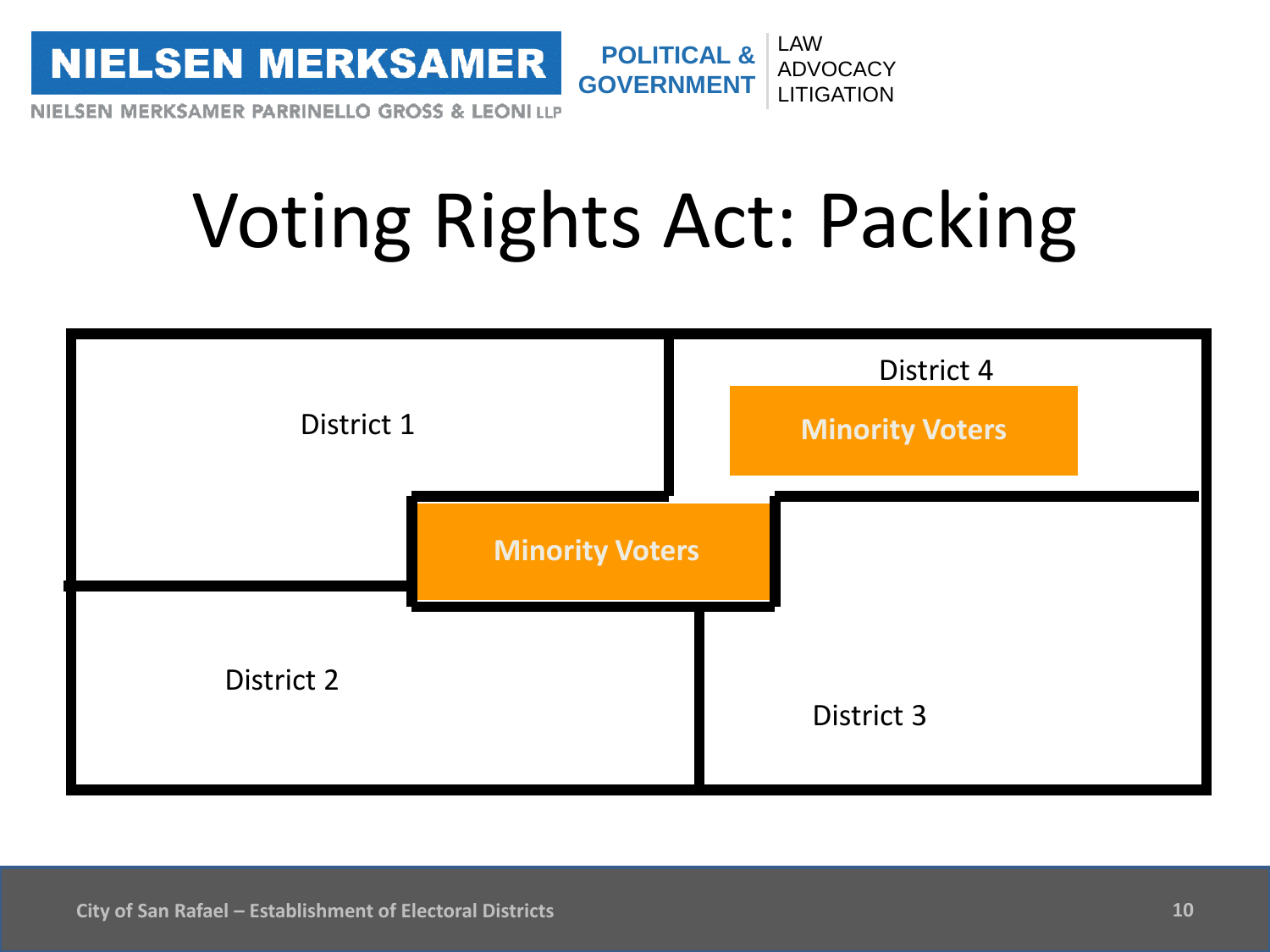

#### Drawing the Lines—Legal Considerations: No Gerrymandering

**POLITICAL &**

LAW

ADVOCACY LITIGATION

**GOVERNME** 

- The Fourteenth Amendment restricts the use of race as the "predominant" criterion in drawing districts and the subordination of other considerations. *Shaw v. Reno,* 509 U.S. 630 (1993); *Miller v. Johnson,* 515 U.S. 900 (1995).
- Looks matter! Bizarrely shaped electoral districts can be evidence that racial considerations predominate. (See next slide, NC CD 12 stretched 160 miles across the central part of the State, for part of its length no wider than the freeway right-of-way.)
- But bizarre shape is not required for racial considerations to "predominate."
- Fourteenth Amendment does not, however, prohibit all consideration of race in redistricting. *Easley v. Cromartie,* 532 U.S. 234 (2001).
- **Focus on communities of interest.**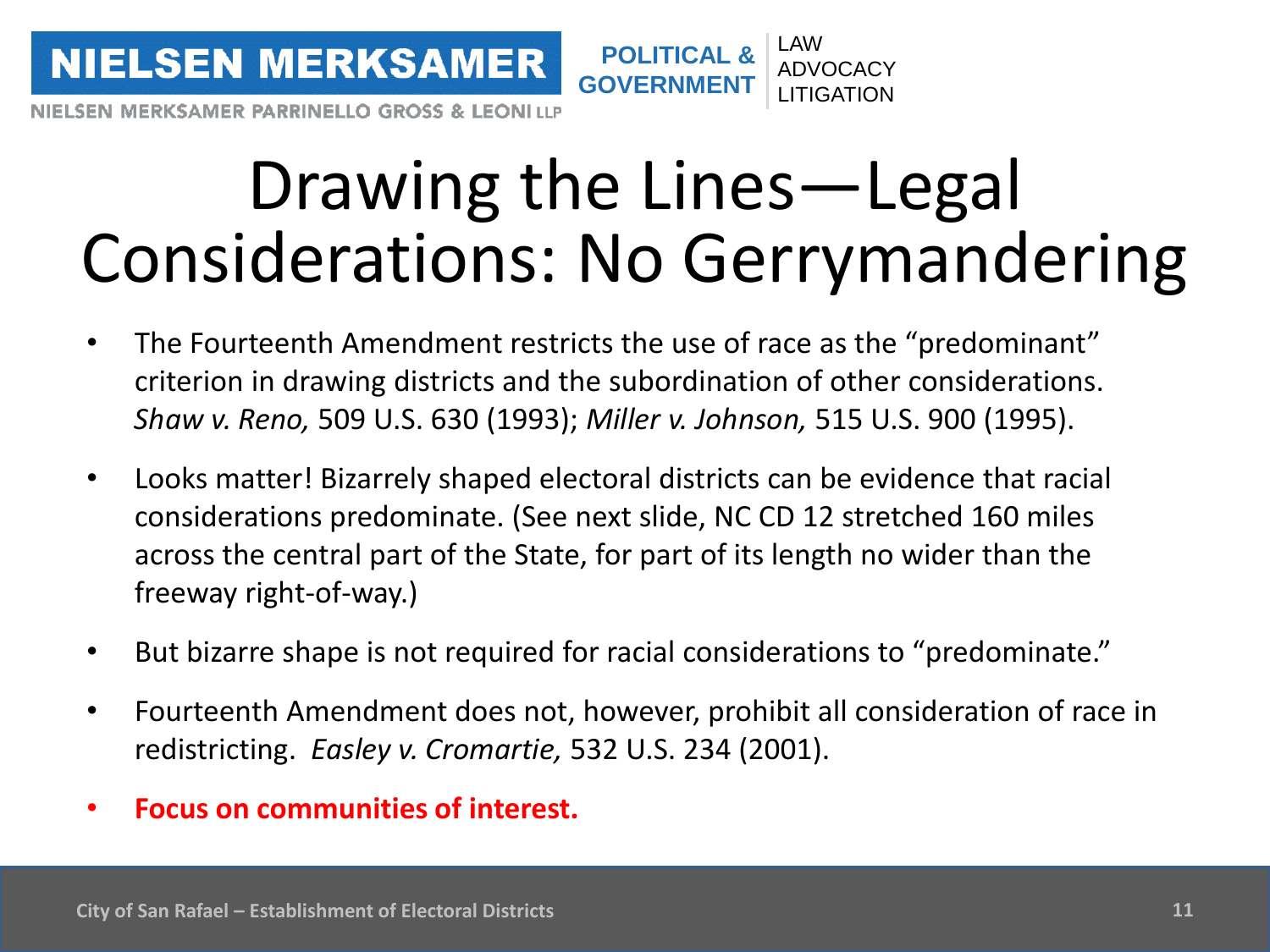**POLITICAL & NIELSEN MERKSAMER GOVERNMENT**

NIELSEN MERKSAMER PARRINELLO GROSS & LEONI LLP

#### Drawing the Lines—Legal Considerations: No Gerrymandering

LAW

ADVOCACY **LITIGATION** 

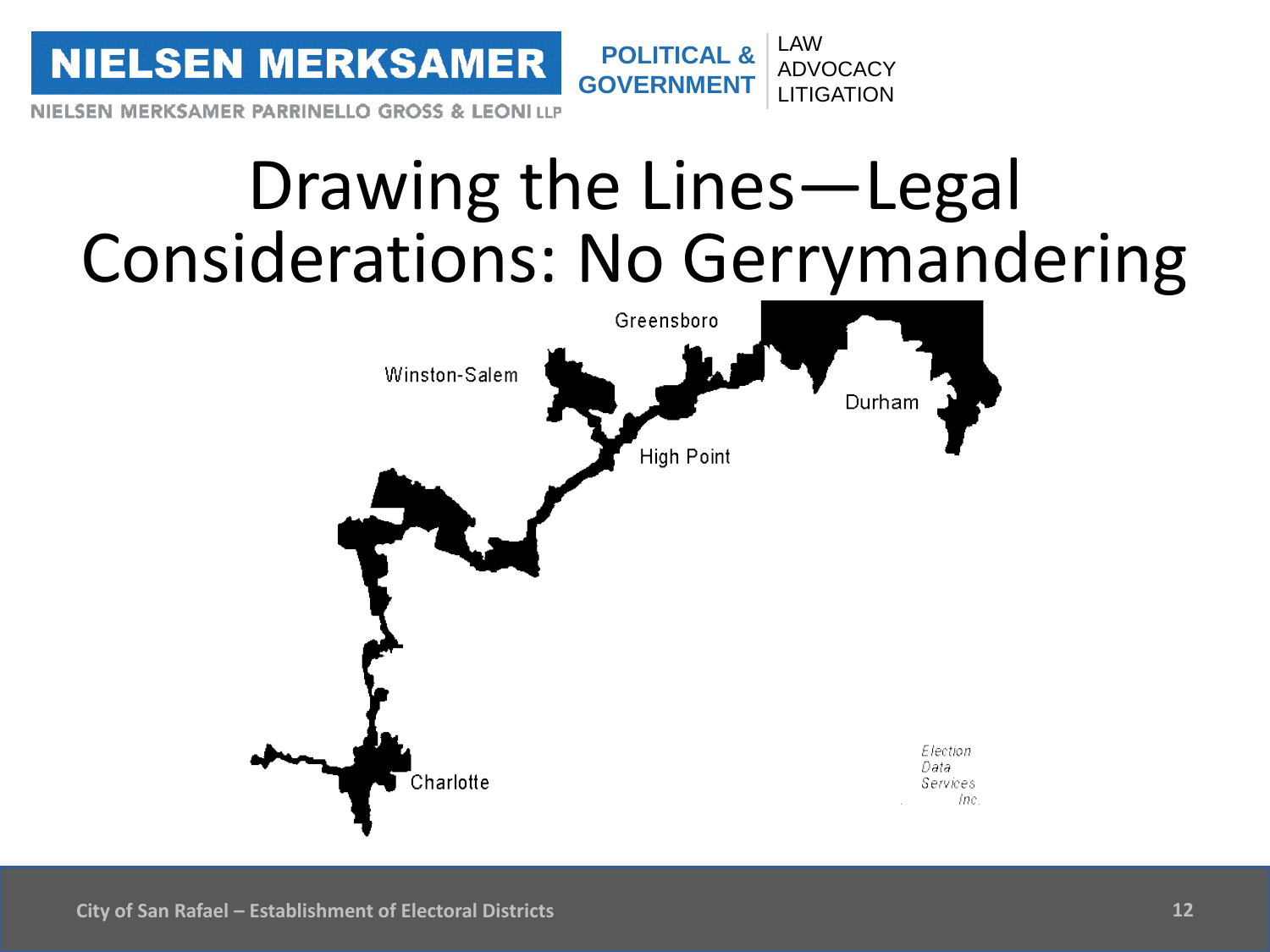

**MERKSAMER PARRINELLO GROSS & LEONILLP** 

#### Legal Considerations: Other Permissible Criteria

- Topography.
- Geography.
- Cohesiveness, contiguity, compactness and integrity of territory.
- Communities of interest.

*See* Elec. Code § 21602.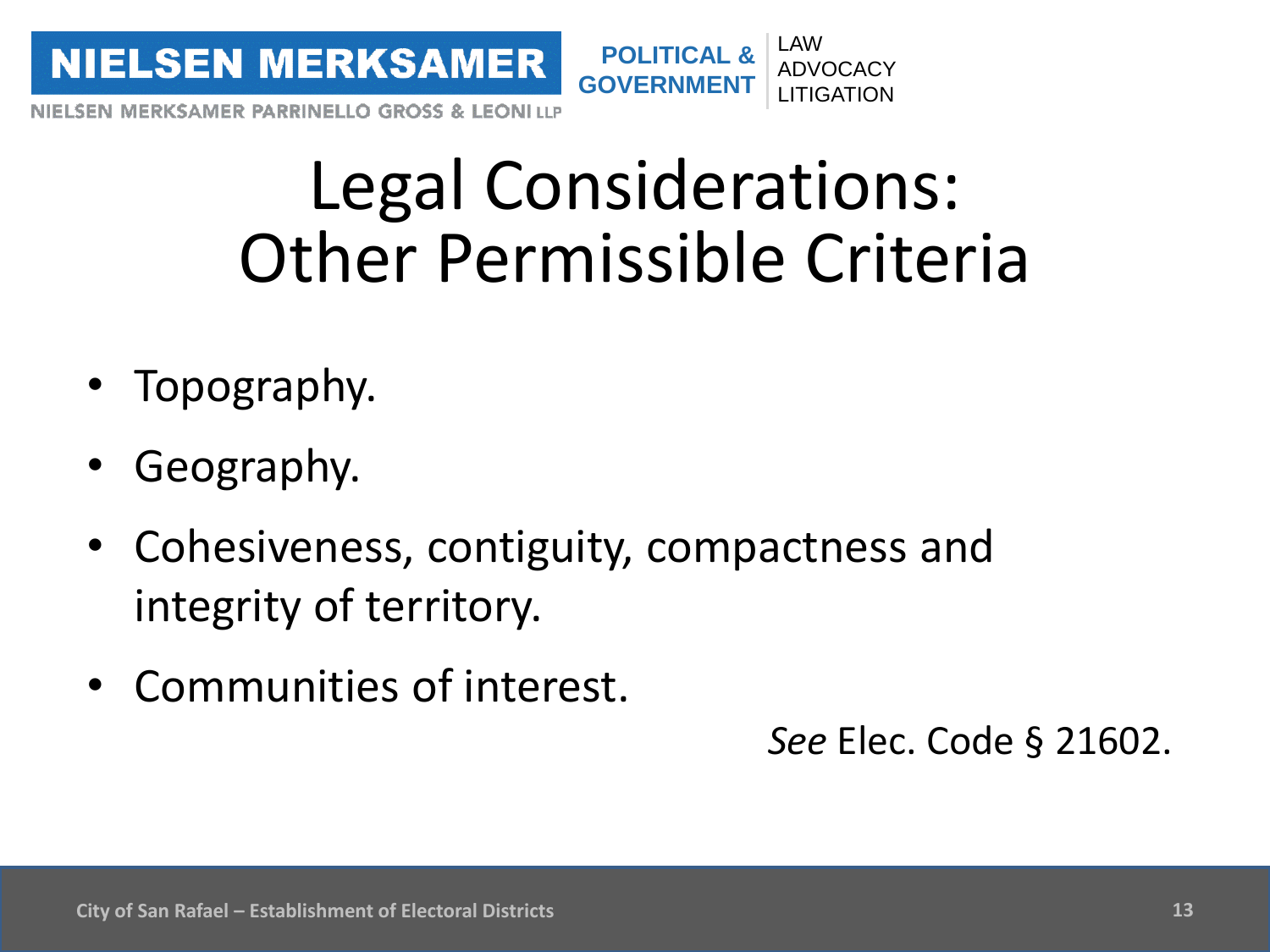

#### Legal Considerations: Other Criteria Approved by Courts

- Preventing head-to-head contests between incumbents, to the extent reasonably possible.
- Respecting the boundaries of political subdivisions (*e.g.*, school attendance areas, city boundaries, etc.).
- Use of whole census geography (*e.g.*, census blocks).
- Other non-discriminatory, evenly applied criteria (*e.g.*, location of school facilities, planned development).